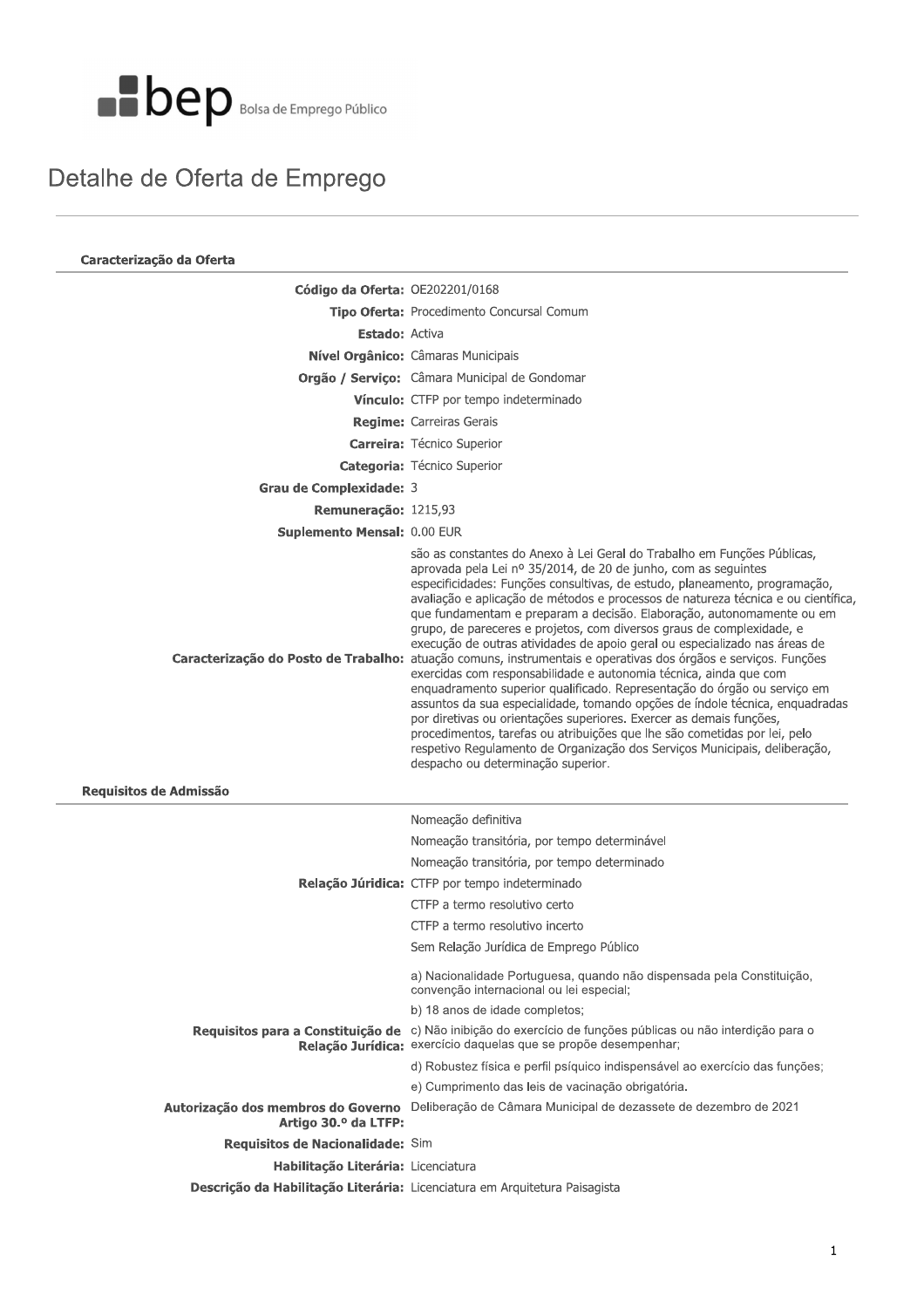

| <b>Grupo Área Temática</b>        |                                                                                                                                                                                                                       | Área Temática<br>Sub-área Temática |                                                                                                                                                                                                                                                                                                                                                                                                                                                                                                                                                                                                                                                                                                                                                                                                                                                                                                                                                                                                                                                                                                                                                                                                                                                                                                                                                                                                                                                                                                                                                                                                                                                                                                                                                                                                                                                                                                                                                                                                                                                                                                                                                                                                                                     |                            |                 |          |  |  |
|-----------------------------------|-----------------------------------------------------------------------------------------------------------------------------------------------------------------------------------------------------------------------|------------------------------------|-------------------------------------------------------------------------------------------------------------------------------------------------------------------------------------------------------------------------------------------------------------------------------------------------------------------------------------------------------------------------------------------------------------------------------------------------------------------------------------------------------------------------------------------------------------------------------------------------------------------------------------------------------------------------------------------------------------------------------------------------------------------------------------------------------------------------------------------------------------------------------------------------------------------------------------------------------------------------------------------------------------------------------------------------------------------------------------------------------------------------------------------------------------------------------------------------------------------------------------------------------------------------------------------------------------------------------------------------------------------------------------------------------------------------------------------------------------------------------------------------------------------------------------------------------------------------------------------------------------------------------------------------------------------------------------------------------------------------------------------------------------------------------------------------------------------------------------------------------------------------------------------------------------------------------------------------------------------------------------------------------------------------------------------------------------------------------------------------------------------------------------------------------------------------------------------------------------------------------------|----------------------------|-----------------|----------|--|--|
|                                   | Arquitectura, Artes Plásticas e Design                                                                                                                                                                                |                                    | Arquitectura                                                                                                                                                                                                                                                                                                                                                                                                                                                                                                                                                                                                                                                                                                                                                                                                                                                                                                                                                                                                                                                                                                                                                                                                                                                                                                                                                                                                                                                                                                                                                                                                                                                                                                                                                                                                                                                                                                                                                                                                                                                                                                                                                                                                                        | Arquitectura Paisagista    |                 |          |  |  |
|                                   |                                                                                                                                                                                                                       |                                    |                                                                                                                                                                                                                                                                                                                                                                                                                                                                                                                                                                                                                                                                                                                                                                                                                                                                                                                                                                                                                                                                                                                                                                                                                                                                                                                                                                                                                                                                                                                                                                                                                                                                                                                                                                                                                                                                                                                                                                                                                                                                                                                                                                                                                                     |                            |                 |          |  |  |
| <b>Locais de Trabalho</b>         |                                                                                                                                                                                                                       |                                    |                                                                                                                                                                                                                                                                                                                                                                                                                                                                                                                                                                                                                                                                                                                                                                                                                                                                                                                                                                                                                                                                                                                                                                                                                                                                                                                                                                                                                                                                                                                                                                                                                                                                                                                                                                                                                                                                                                                                                                                                                                                                                                                                                                                                                                     |                            |                 |          |  |  |
| <b>Local Trabalho</b>             | N <sup>o</sup> Postos                                                                                                                                                                                                 | Morada                             | Localidade                                                                                                                                                                                                                                                                                                                                                                                                                                                                                                                                                                                                                                                                                                                                                                                                                                                                                                                                                                                                                                                                                                                                                                                                                                                                                                                                                                                                                                                                                                                                                                                                                                                                                                                                                                                                                                                                                                                                                                                                                                                                                                                                                                                                                          | <b>Código Postal</b>       | <b>Distrito</b> | Concelho |  |  |
| Câmara Municipal 1<br>de Gondomar |                                                                                                                                                                                                                       | Praça Manuel Guedes                |                                                                                                                                                                                                                                                                                                                                                                                                                                                                                                                                                                                                                                                                                                                                                                                                                                                                                                                                                                                                                                                                                                                                                                                                                                                                                                                                                                                                                                                                                                                                                                                                                                                                                                                                                                                                                                                                                                                                                                                                                                                                                                                                                                                                                                     | 4420193<br><b>GONDOMAR</b> | Porto           | Gondomar |  |  |
|                                   |                                                                                                                                                                                                                       | <b>Total Postos de Trabalho: 1</b> |                                                                                                                                                                                                                                                                                                                                                                                                                                                                                                                                                                                                                                                                                                                                                                                                                                                                                                                                                                                                                                                                                                                                                                                                                                                                                                                                                                                                                                                                                                                                                                                                                                                                                                                                                                                                                                                                                                                                                                                                                                                                                                                                                                                                                                     |                            |                 |          |  |  |
| Nº de Vagas/ Alterações           |                                                                                                                                                                                                                       |                                    |                                                                                                                                                                                                                                                                                                                                                                                                                                                                                                                                                                                                                                                                                                                                                                                                                                                                                                                                                                                                                                                                                                                                                                                                                                                                                                                                                                                                                                                                                                                                                                                                                                                                                                                                                                                                                                                                                                                                                                                                                                                                                                                                                                                                                                     |                            |                 |          |  |  |
| Formação Profissional             |                                                                                                                                                                                                                       |                                    |                                                                                                                                                                                                                                                                                                                                                                                                                                                                                                                                                                                                                                                                                                                                                                                                                                                                                                                                                                                                                                                                                                                                                                                                                                                                                                                                                                                                                                                                                                                                                                                                                                                                                                                                                                                                                                                                                                                                                                                                                                                                                                                                                                                                                                     |                            |                 |          |  |  |
|                                   | <b>Outros Requisitos:</b> Os candidatos deverão ser detentores do nível habilitacional de grau de<br>complexidade funcional 3 - Licenciatura em Arquitetura Paisagista e inscrição<br>válida na Ordem dos Arquitetos; |                                    |                                                                                                                                                                                                                                                                                                                                                                                                                                                                                                                                                                                                                                                                                                                                                                                                                                                                                                                                                                                                                                                                                                                                                                                                                                                                                                                                                                                                                                                                                                                                                                                                                                                                                                                                                                                                                                                                                                                                                                                                                                                                                                                                                                                                                                     |                            |                 |          |  |  |
| Formalização das Candidaturas     |                                                                                                                                                                                                                       |                                    |                                                                                                                                                                                                                                                                                                                                                                                                                                                                                                                                                                                                                                                                                                                                                                                                                                                                                                                                                                                                                                                                                                                                                                                                                                                                                                                                                                                                                                                                                                                                                                                                                                                                                                                                                                                                                                                                                                                                                                                                                                                                                                                                                                                                                                     |                            |                 |          |  |  |
|                                   |                                                                                                                                                                                                                       |                                    |                                                                                                                                                                                                                                                                                                                                                                                                                                                                                                                                                                                                                                                                                                                                                                                                                                                                                                                                                                                                                                                                                                                                                                                                                                                                                                                                                                                                                                                                                                                                                                                                                                                                                                                                                                                                                                                                                                                                                                                                                                                                                                                                                                                                                                     |                            |                 |          |  |  |
|                                   |                                                                                                                                                                                                                       | <b>Contacto: 224660500</b>         | Envio de Candidaturas para: Município de Gondomar                                                                                                                                                                                                                                                                                                                                                                                                                                                                                                                                                                                                                                                                                                                                                                                                                                                                                                                                                                                                                                                                                                                                                                                                                                                                                                                                                                                                                                                                                                                                                                                                                                                                                                                                                                                                                                                                                                                                                                                                                                                                                                                                                                                   |                            |                 |          |  |  |
| Data Publicitação: 2022-01-11     |                                                                                                                                                                                                                       |                                    |                                                                                                                                                                                                                                                                                                                                                                                                                                                                                                                                                                                                                                                                                                                                                                                                                                                                                                                                                                                                                                                                                                                                                                                                                                                                                                                                                                                                                                                                                                                                                                                                                                                                                                                                                                                                                                                                                                                                                                                                                                                                                                                                                                                                                                     |                            |                 |          |  |  |
|                                   |                                                                                                                                                                                                                       | <b>Data Limite: 2022-01-25</b>     |                                                                                                                                                                                                                                                                                                                                                                                                                                                                                                                                                                                                                                                                                                                                                                                                                                                                                                                                                                                                                                                                                                                                                                                                                                                                                                                                                                                                                                                                                                                                                                                                                                                                                                                                                                                                                                                                                                                                                                                                                                                                                                                                                                                                                                     |                            |                 |          |  |  |
| <b>Texto Publicado</b>            |                                                                                                                                                                                                                       |                                    |                                                                                                                                                                                                                                                                                                                                                                                                                                                                                                                                                                                                                                                                                                                                                                                                                                                                                                                                                                                                                                                                                                                                                                                                                                                                                                                                                                                                                                                                                                                                                                                                                                                                                                                                                                                                                                                                                                                                                                                                                                                                                                                                                                                                                                     |                            |                 |          |  |  |
|                                   |                                                                                                                                                                                                                       |                                    | Jornal Oficial e Orgão de Comunicação Social: DR nº 6, 2º Série, de 10/01/2022, aviso nº 518/2022                                                                                                                                                                                                                                                                                                                                                                                                                                                                                                                                                                                                                                                                                                                                                                                                                                                                                                                                                                                                                                                                                                                                                                                                                                                                                                                                                                                                                                                                                                                                                                                                                                                                                                                                                                                                                                                                                                                                                                                                                                                                                                                                   |                            |                 |          |  |  |
|                                   |                                                                                                                                                                                                                       |                                    | Texto Publicado em Jornal Oficial: AVISO Procedimento concursal comum para o recrutamento de um posto de<br>trabalho na carreira/categoria de Técnico Superior (área funcional de Arquitetura<br>Paisagista) 1 - Para os devidos efeitos se torna público que, nos termos do<br>disposto na alínea do nº 1 do art.º 11º da Portaria nº 125-A/2019, de 30/04, na<br>sua atual redação, conjugado com o art.º 33º da Lei Geral do Trabalho em<br>Funções Publicas (designada de LTFP), aprovada, em anexo, à Lei nº 35/2014,<br>de 20 de junho e art.º 30º da LTFP, na sua atual redação, e na sequência do<br>despacho de 22 de dezembro de 2021 da Vereadora dos Recursos Humanos,<br>Dr.ª Ana Luísa Machado Gomes com competências delegadas, torna-se público<br>que se encontra aberto pelo prazo de dez dias úteis a contar do 1.º dia útil da<br>publicação na Bolsa de Emprego Público (BEP), procedimento concursal comum<br>para constituição de relação jurídica de emprego público por tempo<br>indeterminado, para ocupação de um (1) posto de trabalho na carreira/categoria<br>de Técnico Superior, da área funcional de Arquitetura Paisagista, previsto e não<br>ocupado no mapa de pessoal da Câmara Municipal de Gondomar, para exercer<br>funções no Departamento de Ambiente e Qualidade de Vida. 2 — Legislação<br>aplicável: Lei Geral do Trabalho em Funções Públicas, aprovada em anexo à Lei<br>n.º 35/2014, de 20 de junho (adiante designada por LTFP), na sua atual<br>redação; Decreto-Lei nº 209/2009, de 3 de setembro, na sua atual redação, e<br>Portaria n.º 125-A/2019, de 30 de abril, na sua atual redação. 3 — Prazo de<br>validade — O procedimento concursal é válido para o recrutamento dos<br>trabalhadores necessários ao preenchimento do posto de trabalho a ocupar e<br>para os efeitos do previsto no n.º 3 do artigo 30.º da Portaria n.º 125-A/2019,<br>de 30 de abril, na sua atual redação. 4. - De acordo com a solução interpretativa<br>uniforme da Direção-Geral das Autarquias Locais, de 15 de maio e 2014,<br>devidamente homologada pelo Senhor Secretário de Estado da Administração<br>Local, em 15/07/2014, "As autarquias locais não As autarquias locais não têm de |                            |                 |          |  |  |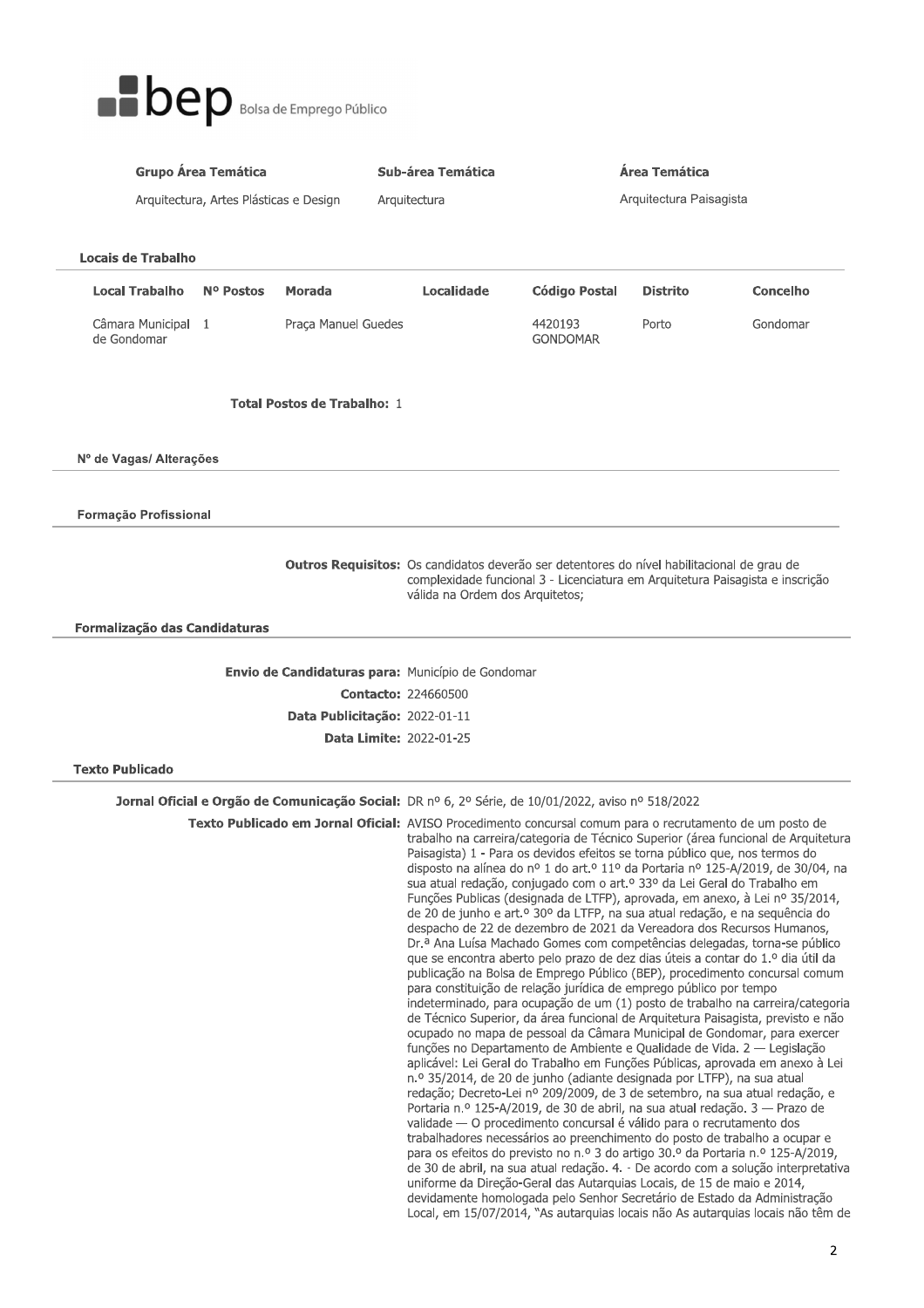consultar a Direcão - Geral da Qualificação dos Trabalhadores em Funções Públicas (INA) no âmbito do procedimento prévio de recrutamento de trabalhadores em situação de regualificação, ficando dispensada desta formalidade de consulta até que venha a constituir a EGRA junto de entidade intermunicipal". 5 - Nos termos do n.º 5 do art.º 30º da Lei Geral de trabalho em Funções Públicas (LTFP), anexa à Lei n.º 35/2014, de 20/06, na sua atual redação, e em resultado de parecer favorável da deliberação da Câmara Municipal, o recrutamento é aberto a trabalhadores com relação jurídica de emprego público por tempo indeterminado, trabalhadores com vínculo de emprego público a termo ou sem vínculo de emprego público. 6 - Local de trabalho - área do Município de Gondomar. 7 - Caracterização sumária das funções, da atribuição, competência ou atividade, são as constantes do Anexo à Lei Geral do Trabalho em Funções Públicas, aprovada pela Lei nº 35/2014, de 20 de junho, com as seguintes especificidades: Funções consultivas, de estudo, planeamento, programação, avaliação e aplicação de métodos e processos de natureza técnica e ou científica, que fundamentam e preparam a decisão. Elaboração, autonomamente ou em grupo, de pareceres e projetos, com diversos graus de complexidade, e execução de outras atividades de apoio geral ou especializado nas áreas de atuação comuns, instrumentais e operativas dos órgãos e serviços. Funções exercidas com responsabilidade e autonomia técnica, ainda que com enquadramento superior qualificado. Representação do órgão ou serviço em assuntos da sua especialidade, tomando opções de índole técnica, enquadradas por diretivas ou orientações superiores. Exercer as demais funções, procedimentos, tarefas ou atribuições que lhe são cometidas por lei, pelo respetivo Regulamento de Organização dos Serviços Municipais, deliberação, despacho ou determinação superior. 8 — Requisitos de Admissão — Podem candidatar -se indivíduos, que cumulativamente até ao termo do prazo fixado para apresentação das candidaturas satisfaçam, os requisitos gerais e específicos previstos no artigo 17º, conjugado com o n.º 1 do artigo 86.º da LTFP, na sua atual redação, a seguir referidos: 8.1 - Requisitos Gerais: a) Nacionalidade Portuguesa, quando não dispensada pela Constituição, Convenção internacional ou lei especial; b) Ter 18 anos de idade completos; c) Não inibição do exercício de funções públicas ou não interdição para o exercício daquelas que se propõe desempenhar; d) Robustez física e perfil psíquico indispensáveis ao exercício das funções; e) Cumprimento das leis de vacinação obrigatória. 8.2 - Requisitos Específicos — Nível habilitacional (nos termos da alínea c) do n.º 1 do artigo 86.º, conjugado com o n.º 1 do artigo 34.º da LTFP): - Os candidatos deverão ser detentores do nível habilitacional de grau de complexidade funcional 3 -Licenciatura em Arquitetura Paisagista e inscrição válida na Ordem dos Arquitetos; 8.3 - Não é possível a substituição do nível habilitacional por formação ou experiência profissional. 8.4 - Os candidatos possuidores de habilitações literárias obtidas em país estrangeiro deverão apresentar, em simultâneo com o documento comprovativo das suas habilitações, o correspondente documento de reconhecimento de habilitações estrangeiras, previsto pela legislação portuguesa aplicável. 9. - Posição Remuneratória: O posicionamento remuneratório dos trabalhadores recrutados obedecerá ao disposto no nº 1 do art.º 38.º da LTFP, na sua atual redação. A posição remuneratória de referência é de 1215,93€ (mil duzentos e quinze euros e noventa e três cêntimos), correspondente à 2ª posição remuneratória, nível 15 da Tabela Remuneratória Única. 10. - Não podem ser admitidos candidatos que, cumulativamente, se encontrem integrados na carreira, sejam titulares da categoria e, não se encontrando em mobilidade, ocupem postos de trabalho previstos no mapa de pessoal da Câmara Municipal de Gondomar, idênticos aos postos de trabalho para cuja ocupação se publica o procedimento, conforme a alínea K) do nº 4 do art.º 11.º da Portaria nº 125-A/2019, de 30 de abril, na sua atual redação. 11 - Métodos de seleção a utilizar (artigo 36.º da LTFP, conjugado com a alínea a) do nº 1 do art.º 6º da Portaria nº 125-A/2019, de 30 de abril, na sua atual redação): a) Prova de conhecimentos (PC), Avaliação Psicológica (AP) e Entrevista Profissional de Seleção (EPS); b) Avaliação Curricular (AC)\*, Entrevista de avaliação de Competências (EAC)\* e Entrevista Profissional de Seleção (EPS). 11.1 - \*Nos termos do n.º 2 do artigo 36.º da Lei Geral do Trabalho em Funções Públicas, aprovada pela Lei n.º 35/2014 de 20 de junho, na sua atual redação, os candidatos detentores de vínculo de emprego público que estejam a cumprir ou a executar a atribuição, competência ou atividade caracterizadora do posto de trabalho em causa, bem como no recrutamento de candidatos em situação de requalificação que, imediatamente antes, tenham desempenhado as funções acima descritas, serão sujeitos aos referidos métodos de seleção, salvo se a eles expressamente renunciarem no formulário de candidatura. 11.2 - Os métodos de seleção referidos na alínea b) do ponto 11, podem ser afastados pelos candidatos através de declaração escrita, aplicando-se-lhes, nesse caso, os métodos previstos pelos restantes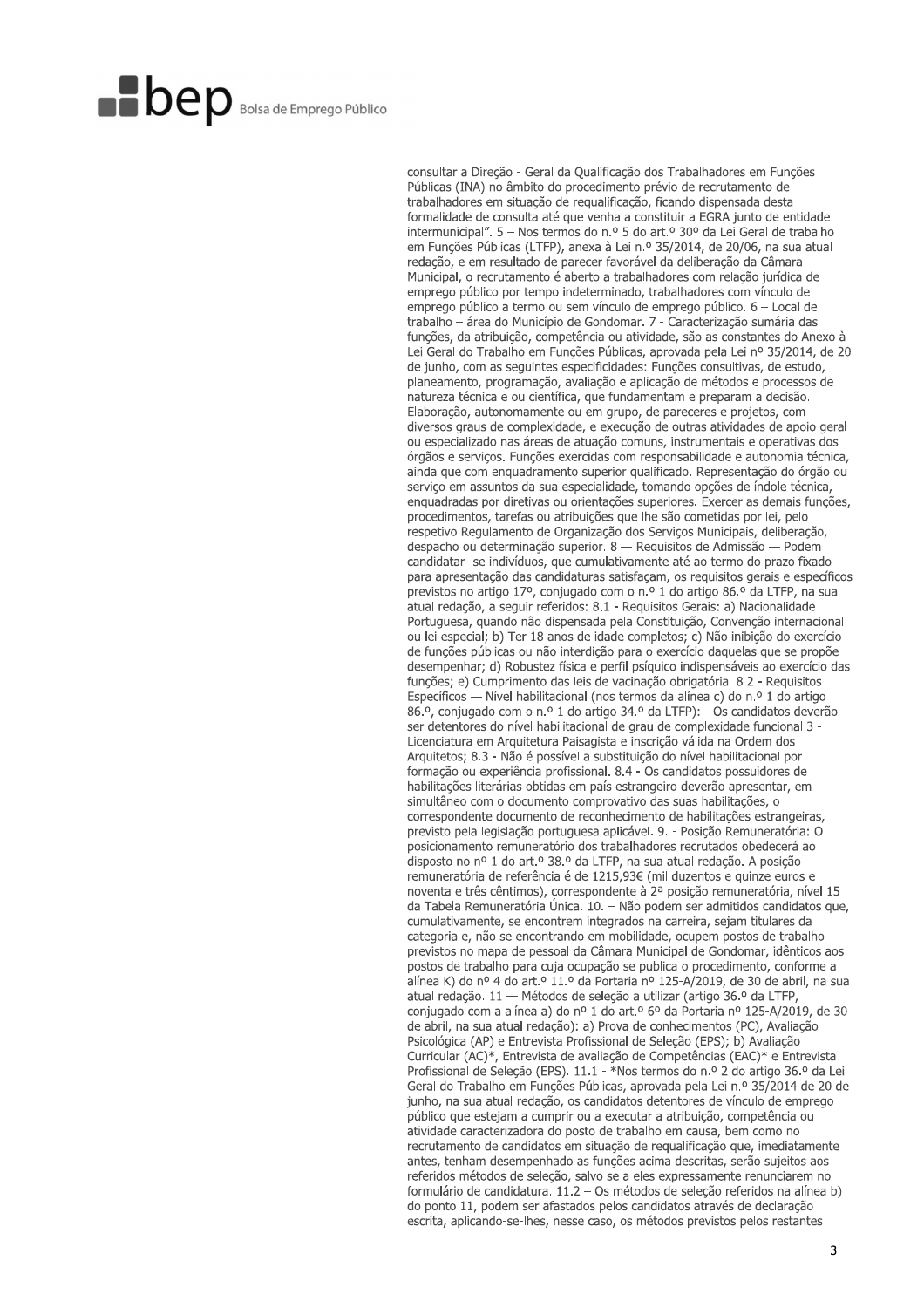candidatos.  $11.3 - A$  prova de conhecimentos (PC), visa avaliar os conhecimentos académicos e ou profissionais e a capacidade para aplicar os mesmos a situações concretas no exercício de determinada função, incluindo o adeguado conhecimento da língua portuguesa. A prova de natureza teórica, assumirá a forma escrita, com recurso a consulta, e terá a duração máxima de 2 horas, sendo adotada a escala de cotação de 0 a 20 valores, considerando -se a valoração até às centésimas e versará sobre a seguinte legislação: - Lei Geral do Trabalho em Funções Públicas - Lei n.º 35/2014, de 20.06, na redação atual; Código do Procedimento Administrativo, aprovado pelo Decreto-Lei n. 4/2015, de 07.01; - Decreto-Lei n.º 163/2006 de 8 de Agosto (revoga o Decreto-Lei n.º 123/97, de 22 de Maio), que aprova o regime da acessibilidade aos edifícios e estabelecimentos que recebem público, via pública e edifícios habitacionais: -Portaria n.º 216-B/2008 de 3 de março, fixa os parâmetros para o dimensionamento das áreas destinadas a espaços verdes e de utilização coletiva, infraestruturas viárias e equipamentos de utilização coletiva; - Decreto-Lei n.º 203/2015, de 17 de setembro, aprova o regulamento que estabelece as condições de segurança a observar na localização, implantação, conceção e organização funcional dos espaços de jogo e recreio, respetivo equipamento e superfícies de impacto; - Lei nº 59/2021, de 18 de Agosto, regime jurídico de gestão do arvoredo urbano; - Decreto-Lei n.º 92/2019, de 10 de julho, assegura a execução, na ordem jurídica nacional, do Regulamento (UE) n.º 1143/2014. estabelecendo o regime jurídico aplicável ao controlo, à detenção, à introdução na natureza e ao repovoamento de espécies exóticas da flora e da fauna; 11.4 - A avaliação psicológica (AP) visa avaliar aptidões, características de personalidade e ou competências comportamentais dos candidatos, tendo como referência o perfil de competências previamente definido, podendo comportar uma ou mais fases; Esta prova é avaliada, em conformidade com o disposto no nº 3 do art.º 9º da Portaria nº 125-A/2019, de 30 de abril, na sua atual redação, sendo a última fase do método para os candidatos que o tenham completado, ou quando o método seja realizado numa única fase, através dos níveis classificativos de Elevado, Bom, Suficiente, Reduzido e Insuficiente, aos quais correspondem, respetivamente, as classificações de 20, 16, 12, 8 e 4 valores. 11.4.1 - O Júri pode recorrer ao apoio técnico de pessoas ou entidades especialmente habilitadas para participar ou aplicar o método de seleção de avaliação psicológica que, dada a sua especificidade, complexidade, morosidade, falta de recursos ou meios, ou necessidade de incremento de maior transparência, assim o exijam, sem prejuízo da sua responsabilidade pela tramitação e supervisão do procedimento, nos termos da lei. 11.5 - Avaliação curricular (AC), visa analisar a qualificação dos candidatos, ponderando os elementos de maior relevância para o posto de trabalho a ocupar; é expressa numa escala de 0 a 20 valores, com valoração até às centésimas, sendo a classificação obtida através da média aritmética simples ou ponderada das classificações dos elementos a avaliar. 11.5.1 - A avaliação curricular é expressa numa escala de 0 a 20, com valoração até ás centésimas e será apurada através da fórmula: AC=(HA+FP+EP+AD)/4, em que: habilitação académica (HA), formação profissional (FP), experiência profissional (EP) e avaliação do desempenho (AD). 11.6 – A Entrevista de avaliação de Competências (EAC), visa obter informações sobre comportamentos profissionais diretamente relacionados com as competências consideradas essenciais para o exercício da função. Esta prova é avaliada segundo os níveis classificativos de Elevado, Bom, Suficiente, Reduzido e Insuficiente, aos quais correspondem, respetivamente, as classificações de 20, 16, 12, 8 e 4 valores. 11.7 - A Entrevista Profissional de Seleção que visa avaliar, de forma objectiva e sistemática, a experiência profissional e aspetos comportamentais evidenciados durante a interação estabelecida entre o entrevistador e o entrevistado, nomeadamente os relacionados com a capacidade de comunicação e de relacionamento interpessoal. É valorada segundo os níveis classificativos de Elevado, Bom, Suficiente, Reduzido e Insuficiente, aos quais correspondem, respetivamente, as classificações de 20, 16, 12, 8 e 4 valores. 12 - A ordenação final dos candidatos que completem o procedimento resultará da média aritmética ponderada das classificações quantitativas dos métodos de seleção, a qual será expressa na escala de 0 a 20 valores e calculada através da aplicação da seguinte fórmula: Ref.<sup>a</sup>s A, B, C, D e E: OF = 40 % PC + 30 % AP + 30 % EPS ou OF = 40% AC + 30% EAC + 30% EPS em que: OF = Ordenação Final; PC = Prova Conhecimentos; AP = Avaliação Psicológica AC = Avaliação Curricular; EAC = Entrevista de Avaliação de Competências; EPS = Entrevista Profissional de Seleção. 13 - Será excluído do procedimento o candidato que obtiver uma valoração inferior a 9,5 valores num dos métodos ou fases, não lhe sendo aplicado o método ou fase seguinte. 14 - A ordenação final dos candidatos é unitária, ainda que lhe tenham sido aplicados métodos de seleção diferentes e expressa numa escala de 0 a 20 valores, efectuando -se o recrutamento pela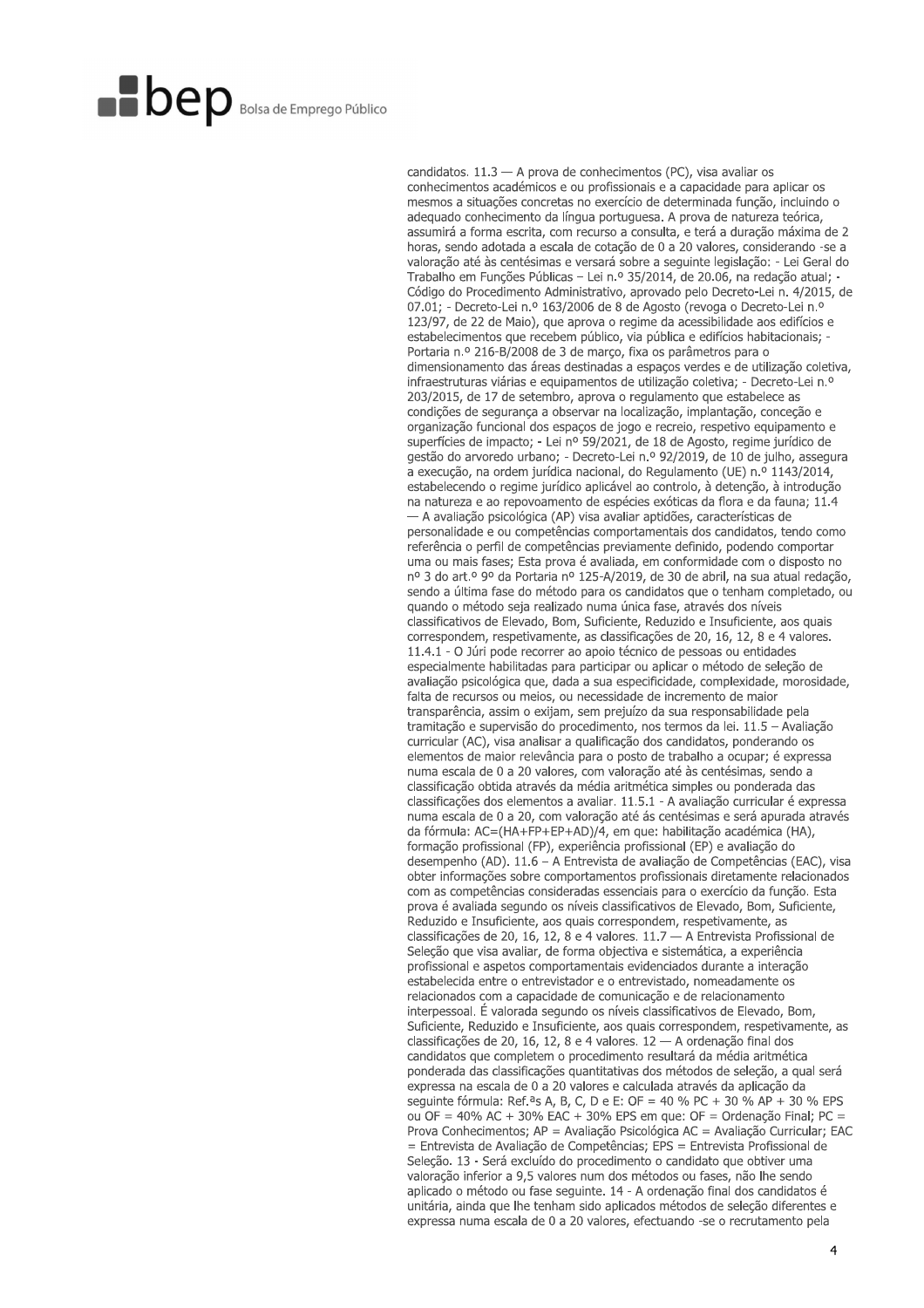ordem decrescente da ordenação final dos candidatos colocados em situação de mobilidade especial, e esgotados estes, dos restantes candidatos, nos termos das alíneas c) e d) do n.º 1 do artigo 37.º da LTFP, na sua atual redação. 15 UTILIZAÇÃO FASEADA DOS MÉTODOS DE SELEÇÃO: em conformidade com o disposto no art.º 7 da Portaria nº 125-A/2019, de 30 de abril, na sua atual redação, se, por motivo de celeridade, ou caso sejam admitidos candidatos em número igual ou superior a 100, o dirigente máximo do órgão ou serviço, pode determinar a aplicação do segundo método e seguintes apenas a parte dos candidatos aprovados no método imediatamente anterior, a convocar por tranches sucessivas, por ordem decrescente de classificação, respeitando a prioridade legal, da sua situação jurídica ou funcional, até à satisfação das necessidades. 16. - FORMA E PRAZO PARA APRESENTAÇÃO DAS CANDIDATURAS: 16.1 - PRAZO - 10 dias úteis a contar do 1º dia útil da publicação na Bolsa de Emprego Público (BEP) deste aviso de abertura, sendo o respetivo aviso afixado no placar do Edifício do Paços do Município, bem como no site do município, em sitio próprio para o efeito. 16.2 - FORMALIZAÇÃO DAS CANDIDATURAS - As candidaturas deverão ser formalizadas utilizando a plataforma de serviços on-line disponível na página eletrónica do município (www.cm-gondomar.pt - Balcão Virtual - serviços on-line), mediante o preenchimento do respetivo formulário e da submissão dos documentos de habilitação da candidatura, 16.2.1 - Todos os documentos devem ser entregues no formato PDF, com o nome identificativo do documento submetido, sem carateres especiais (c, ã, õ, #, etc.). 16.2.2 - As candidaturas podem ser submetidas sem registo prévio na plataforma dos serviços on-line do Município de Gondomar. 16.2.3 - Na impossibilidade de submeter a candidatura através dos serviços on-line do Município poderá submetê-la em formato digital, presencialmente, através do atendimento, nos serviços do Balcão Único de Atendimento, durante o horário de expediente, dentro do prazo de apresentação de candidaturas. 16.2.4 - Não são admitidas candidaturas enviadas pelo correio eletrónico, bem como em suporte papel. 16.3 - FORMALIZAÇÃO DAS CANDIDATURAS - Documentos que devem anexar para oficializar o requerimento on-line, sob pena de exclusão: a) preenchimento de formulário próprio, disponível no site da Câmara Municipal de Gondomar (www.cmgondomar.pt), devendo constar, obrigatoriamente, os seguintes elementos: Identificação completa do candidato ou seja, nome completo, data de nascimento, sexo, nacionalidade, número de identificação civil, bem como data de validade, número de identificação fiscal, residência completa incluindo o código postal e localidade, contacto telefónico e endereço eletrónico, caso exista; habilitações académicas; Os candidatos portadores de deficiência (incapacidade permanente igual ou superior a 60 %) e abrangidos pelo Decreto-Lei n.º 29/2001, de 03 de fevereiro, devem declarar no formulário de candidatura o respetivo grau de incapacidade e tipo de deficiência, bem como mencionar todos os elementos necessários ao cumprimento da adequação dos processos de seleção, nas suas diferentes vertentes, às capacidades de comunicação/expressão; No caso do candidato possuir relação jurídica de emprego público previamente constituída deve fazer referência à categoria profissional que detém, natureza do vínculo à função pública e posicionamento remuneratório detido, bem como a identificação completa do lugar a que se candidata; avaliação de desempenho obtida nos dois últimos biénios; b) Curriculum vitae detalhado, datado e assinado, do qual conste, designadamente, as habilitações literárias, as funções que exerce, bem como as que exerceu, com indicação dos períodos de duração e atividades relevantes; a formação profissional detida, com indicação das ações de formação finalizadas, entidades que as promoveram, duração e datas de realização, juntando cópias dos respetivos certificados, sob pena de os mesmos não serem considerados; bem como qualquer outro elemento que considere relevante para a apreciação curricular a fazer; c) Fotocópia do certificado das habilitações académicas; d) Fotocópia dos certificados de formação profissional frequentada e mencionadas no curriculum vitae, na área em causa; e) Declaração devidamente autenticada e atualizada (reportada ao prazo estabelecido para a apresentação de candidaturas) emitida pelo serviço ou organismo a que o candidato se encontra vinculado, onde conste inequivocamente a natureza do vinculo à Administração Pública, a antiguidade na categoria e/ou carreira, e ainda, o conteúdo funcional, com especificação das tarefas e responsabilidades inerentes ao posto que ocupa, e a avaliação de desempenho obtida nos últimos dois biénios, onde constem as menções qualitativas e quantitativas (só para candidatos com relação jurídica de emprego publico e que não pertençam ao Mapa de Pessoal do Município de Gondomar). f) Declaração multiusos, ou seja, Atestado Médico de Incapacidade Multiuso, (destinado apenas a candidatos que declaram possuir grau de incapacidade ou deficiência). g) Inscrição válida na Ordem dos Arquitetos. 16.3.1 - Os candidatos que sejam funcionários desta Autarquia, estão dispensados da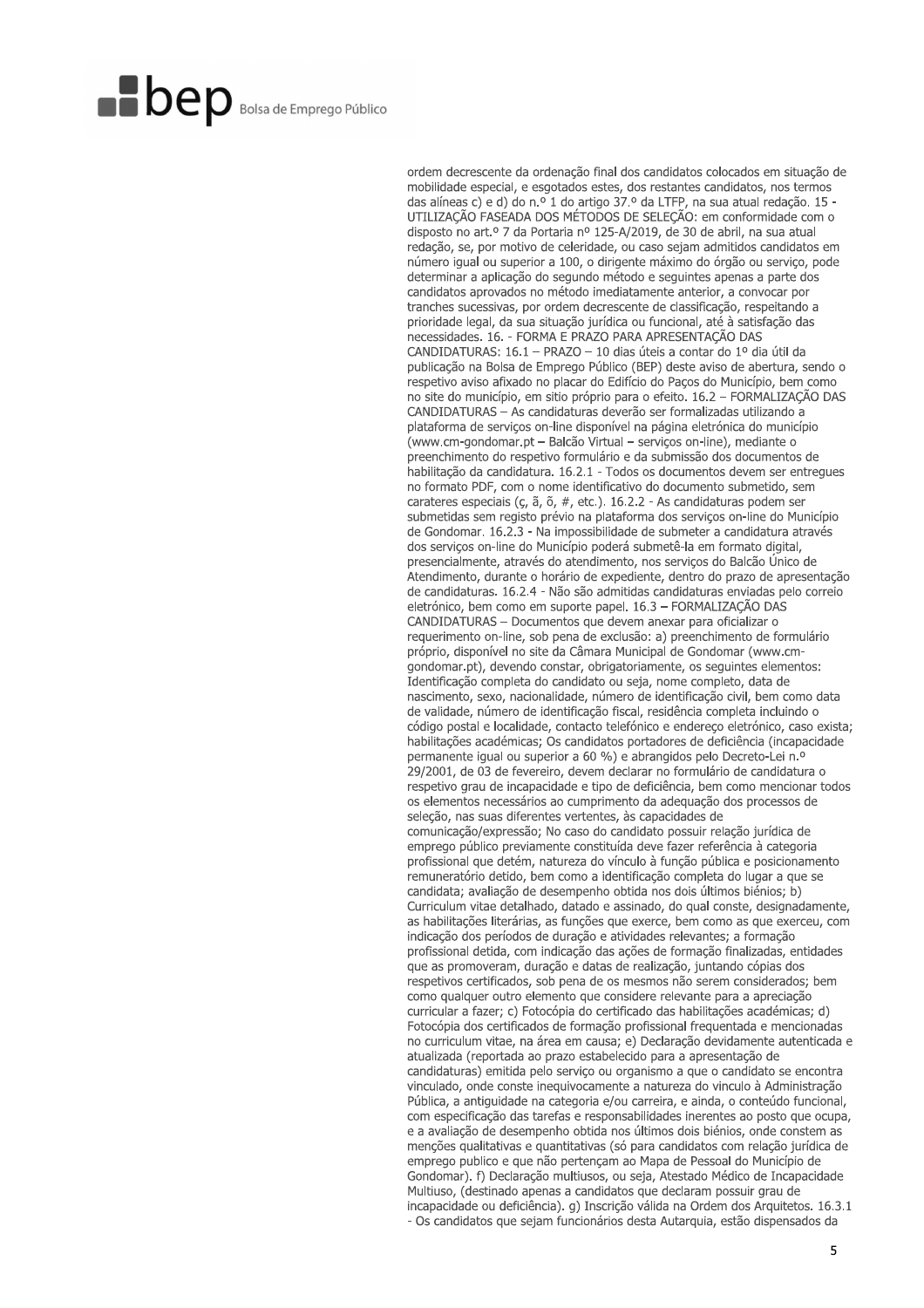apresentação dos documentos comprovativos indicado na alínea c) e e) exceto se os mesmos não constarem do respetivo processo individual. 16.3.2 - Serão excluídos os candidatos que não preencherem corretamente o formulário de candidatura, de forma legível, identificando de forma correta o procedimento. Serão igualmente excluídos os candidatos que não apresentarem os documentos referidos nas alíneas do ponto 16.3. 16.3.3 - Os documentos solicitados nas as alíneas b), d) e e) apenas se aplica a quem possui relação jurídica de emprego público. 16.4 - A não apresentação dos documentos exigidos, até ao fim do prazo estabelecido para apresentação de candidaturas, deverá determinar a exclusão dos candidatos. Só serão considerados, para efeitos da aplicação dos métodos de seleção, os documentos comprovativos da formação profissional desde que os mesmos sejam entregues até ao fim do prazo estabelecido para a apresentação de candidaturas. 16.5 - As falsas declarações prestadas pelos candidatos serão punidas nos termos da lei. 17 - O Júri terá a seguinte composição: Presidente do Júri: Eng<sup>a</sup>. Flávia Cristina Oliveira Castro Santos, Chefe de Divisão Espaços Verdes, Mercados e Feiras Vogais Efetivos: Dr.<sup>a</sup> Carlota Ferreira Brás Cesar Teixeira, Chefe de Divisão dos Recursos Humanos, que substituirá o Presidente do Júri nas suas faltas e impedimentos, e Dr. Jose Ferreira Dias, Chefe de Divisão do Desenvolvimento Ambiental; Vogais Suplentes: Dr.ª Maria Isabel Gonçalves Araújo Aguiar Pereira, Dirigente Intermédia de 3º Grau do Núcleo de Gestão de Recursos Humanos e a Eng.<sup>a</sup> Iva Carla Vieira Rodrigues Ferreira, Dirigente Intermédia de 3º grau, do Núcleo de Florestas e Recursos Naturais. 18 - Por motivo de celeridade, caso sejam admitidos candidatos em número igual ou superior a 100, o dirigente máximo do órgão ou serviço, pode determinar a aplicação do segundo método e seguintes apenas a parte dos candidatos aprovados no método imediatamente anterior, a convocar por tranches sucessivas, por ordem decrescente de classificação, respeitando a prioridade legal, da sua situação jurídica ou funcional, até à satisfação das necessidades. 19 - Nos termos do Decreto-Lei n.º 29/2001, de 3 de fevereiro, e para efeitos de admissão a concurso, os candidatos com deficiência devem declarar, no requerimento de admissão, sob compromisso de honra, o respetivo grau de incapacidade e tipo de deficiência. Nos termos do disposto no n.º 3 do art.º 3º do citado diploma, no procedimento concursal em que o número de lugares a preencher seja de um ou dois, o candidato com deficiência tem preferência em igualdade de classificação, a qual prevalece sobre qualquer outra preferência legal. Paços do Município de Gondomar, 10 de janeiro de 2022 A Vereadora dos Recursos Humanos, (Dr.ª Ana Luísa Machado Gomes)

**Observações** 

Alteração de Júri

**Resultados** 

Questionário de Termino da Oferta

**Admitidos**